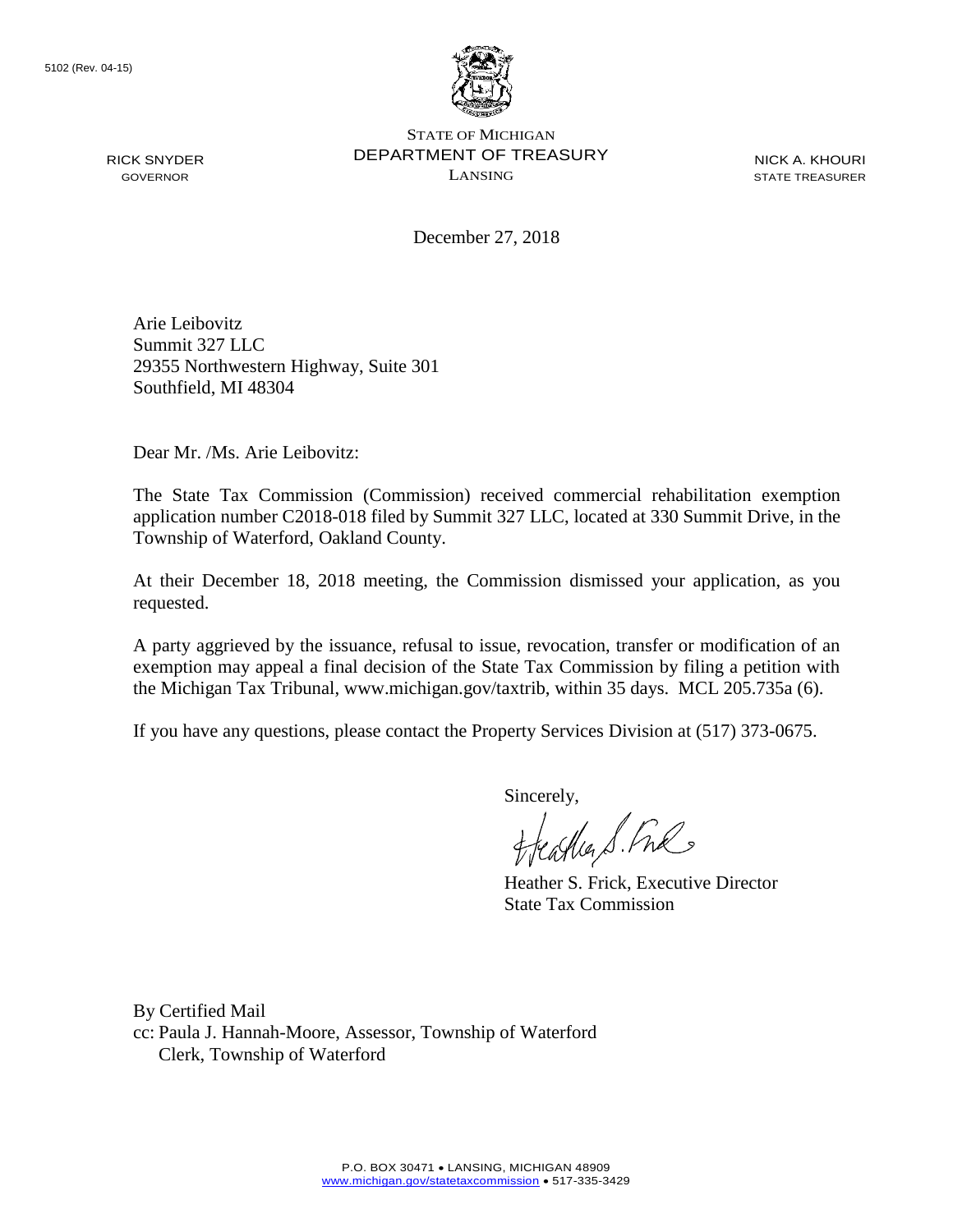

STATE OF MICHIGAN DEPARTMENT OF TREASURY LANSING

NICK A. KHOURI STATE TREASURER

December 27, 2018

Arie Leibovitz Summit 327 LLC 29355 Northwestern Highway, Suite 301 Southfield, MI 48304

Dear Mr. /Ms. Arie Leibovitz:

The State Tax Commission (Commission) received commercial rehabilitation exemption application number C2018-019 filed by Summit 327 LLC, located at 205 N Telegraph, in the Township of Waterford, Oakland County.

At their December 18, 2018 meeting, the Commission dismissed your application, as you requested.

A party aggrieved by the issuance, refusal to issue, revocation, transfer or modification of an exemption may appeal a final decision of the State Tax Commission by filing a petition with the Michigan Tax Tribunal, www.michigan.gov/taxtrib, within 35 days. MCL 205.735a (6).

If you have any questions, please contact the Property Services Division at (517) 373-0675.

Sincerely,

carlier S. Free

Heather S. Frick, Executive Director State Tax Commission

By Certified Mail cc: Paula J. Hannah-Moore, Assessor, Township of Waterford Clerk, Township of Waterford

RICK SNYDER GOVERNOR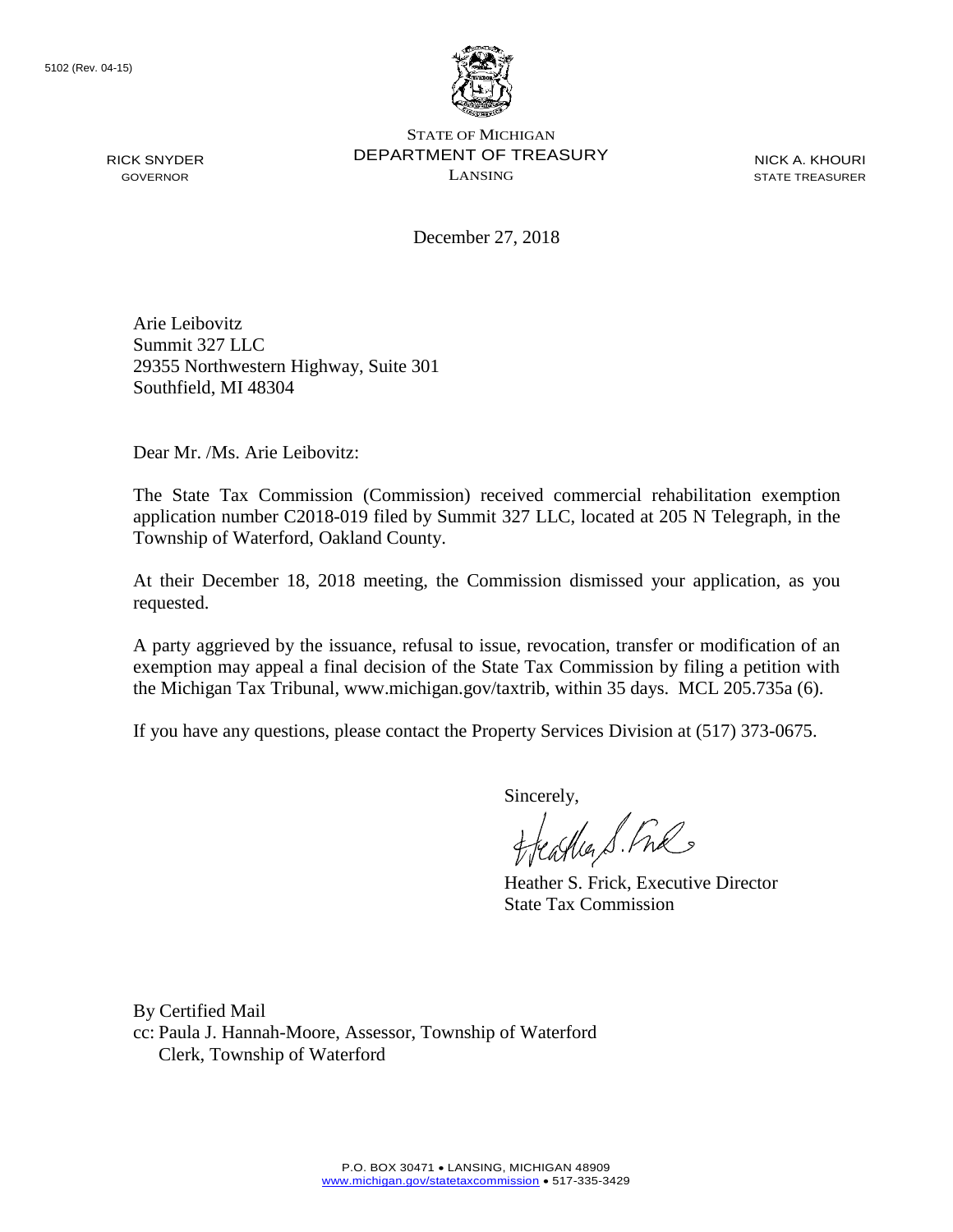RICK SNYDER GOVERNOR



STATE OF MICHIGAN DEPARTMENT OF TREASURY LANSING

NICK A. KHOURI STATE TREASURER

December 27, 2018

Arie Leibovitz Summit 327 LLC 29355 Northwestern Highway, Suite 301 Southfield, MI 48304

Dear Mr. /Ms. Arie Leibovitz:

The State Tax Commission (Commission) received commercial rehabilitation exemption application number C2018-020 filed by Summit 327 LLC, located at 201 N Telegraph, in the Township of Waterford, Oakland County.

At their December 18, 2018 meeting, the Commission dismissed your application, as you requested.

A party aggrieved by the issuance, refusal to issue, revocation, transfer or modification of an exemption may appeal a final decision of the State Tax Commission by filing a petition with the Michigan Tax Tribunal, www.michigan.gov/taxtrib, within 35 days. MCL 205.735a (6).

If you have any questions, please contact the Property Services Division at (517) 373-0675.

Sincerely,

carlier S. Free

Heather S. Frick, Executive Director State Tax Commission

By Certified Mail cc: Paula J. Hannah-Moore, Assessor, Township of Waterford Clerk, Township of Waterford